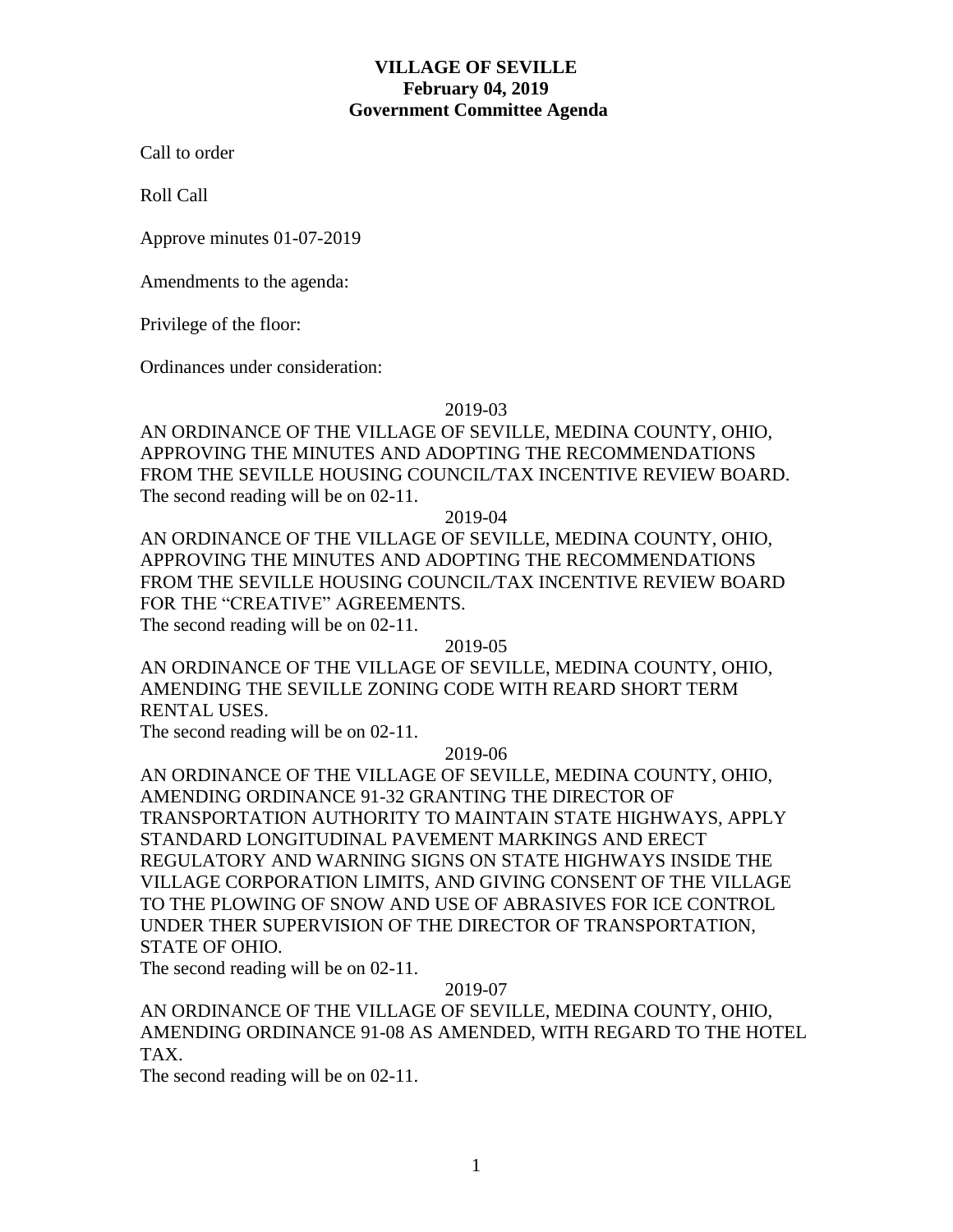## **VILLAGE OF SEVILLE February 04, 2019 Government Committee Agenda**

#### 2019-08

AN ORDINANCE OF THE VILLAGE OF SEVILLE, MEDINA COUNTY, OHIO, AUTHORIZING THE MAYOR AND FISCAL OFFICER TO ENTER INTO CONTRACTS WITH VILLAGE EMPLOYEES FOR THE VILLAGE TO PAY OUTSTANDING MEDICAL BILLS INCURRED BY THE EMPLOYEE DURING THE 2017 FISCAL YEAR, AND TO REQUIRE THE EMPLOYEE TO REIMBURSE THE VILLAGE WHEN REIMBURSEMENT PAYMENTS ARE RECEIVED FROM THE RECEIVER OF THE HEALTH INSURANCE PROVIDER AND/OR MEDICAL PROVIDER.

The second reading will be on 02-11.

### 2019-09

AN ORDINANCE OF THE VILLAGE OF SEVILLE, MEDINA COUNTY, OHIO, AUTHORIZING THE MAYOR TO ENTER INTO A CONTRACT WITH THE MEDINA COUNTY SHERIFF'S OFFICE FOR DISPATCH SERVICES. The first reading will be on 02-11.

#### 2019-10

AN ORDINANCE OF THE VILLAGE OF SEVILLE, MEDINA COUNTY, OHIO, AUTHORIZING THE MAYOR AND FISCAL OFFICER TO ENTER INTO A CONTRACT WITH HOME SECURITY OF OHIO, LLC TO LEASE REAL PROPERTY NO LONGER NEEDED BY THE VILLAGE. The first reading will be on 02-11.

Resolutions under consideration:

#### 2019-01

A RESOLUTION OF THE VILLAGE OF SEVILLE, MEDINA COUNTY, OHIO, DECLARING IT NECESSARY TO CONSTRUCT AND/OR REPAIR CERTAIN SIDEWALKS.

The second reading will be on 02-11.

## 2019-03

A RESOLUTION OF THE VILLAGE OF SEVILLE, MEDINA COUNTY, OHIO, AUTHORIZING THE MAYOR AND THE FISCAL OFFICER TO APPLY FOR A GRANT FROM THE 2019 COMMUNITY DEVELOPMENT BLOCK GRANT FROM MEDINA COUNTY.

The second reading will be on 02-11.

## 2019-04

A RESOLUTION OF THE VILLAGE OF SEVILLE, MEDINA COUNTY, OHIO, REQUESTING THAT THE COUNTY AUDITOR CERTIFY THE CURRENT TAX VALUATION IN THE SUBDIVISION AND THE AMOUNT OF REVENUE THAT WOULD BE PRODUCED BY A TWO (2) MILLS RENEWAL LEVY UPON THE LEVY A TAX OUTSIDE THE (10) MILL LIMITATION FOR CURRENT OPERATING EXPENSES TO BE PLACED ON THE BALLOT AT THE NOVEMBER 5, 2019 ELECTION.

The second reading will be on 02-11.